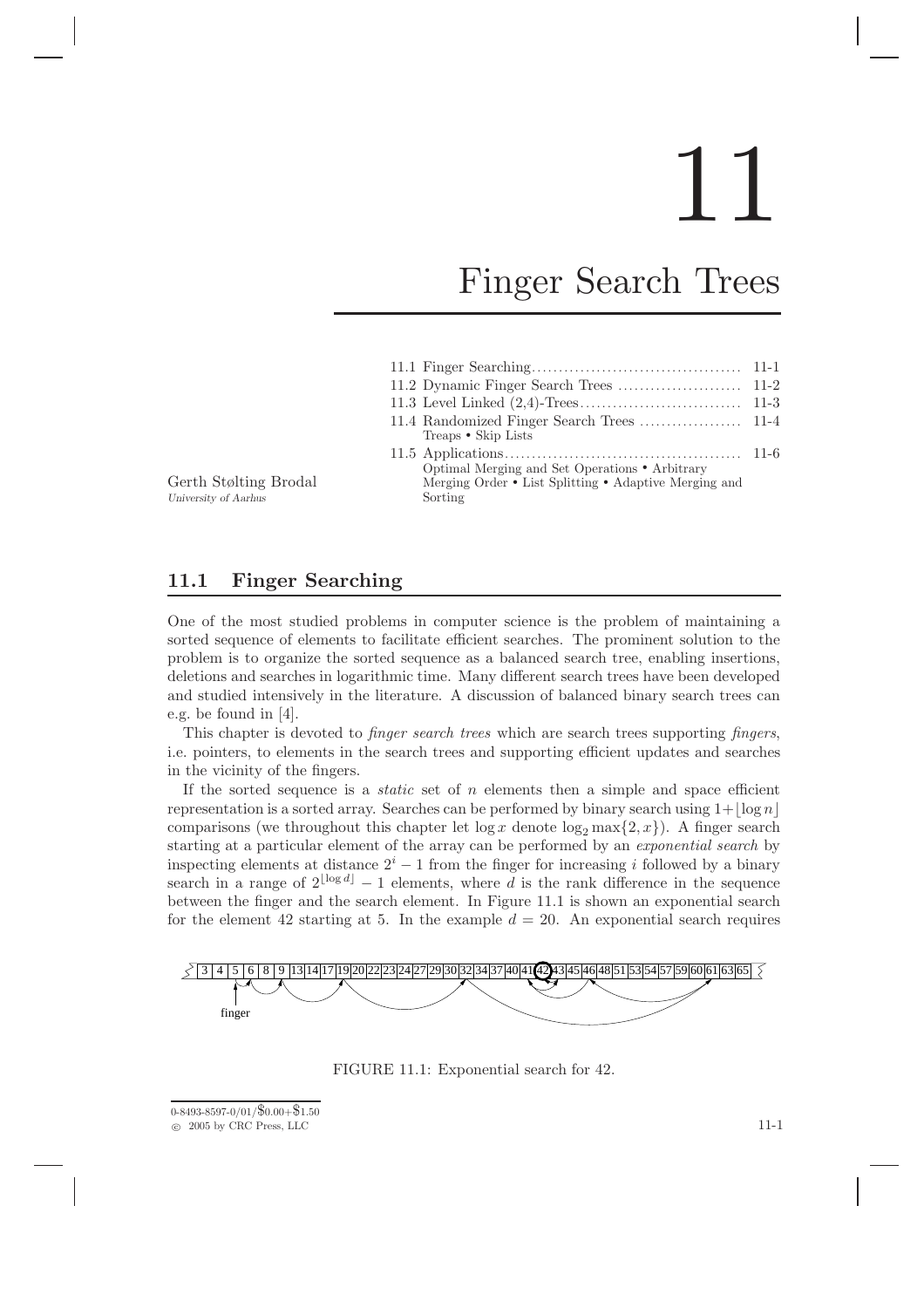$2 + 2|\log d|$  comparisons.

Bentley and Yao [7] gave a close to optimal static finger search algorithm which performs  $\sum_{i=1}^{\log^* d-1} \log^{(i)} d + \mathcal{O}(\log^* d)$  comparisons, where  $\log^{(1)} x = \log x$ ,  $\log^{(i+1)} x = \log(\log^{(i)} x)$ , and  $\log^* x = \min\{i \mid \log^{(i)} x \leq 1\}.$ 

# 11.2 Dynamic Finger Search Trees

A dynamic finger search data structure should in addition to finger searches also support the insertion and deletion of elements at a position given by a finger. This section is devoted to an overview of existing dynamic finger search data structures. Section 11.3 and Section 11.4 give details concerning how three constructions support efficient finger searches: The level linked (2,4)-trees of Huddleston and Mehlhorn [28], the randomized skip lists of Pugh [38, 39] and the randomized binary search trees, treaps, of Seidel and Aragon [43].

Guibas et al. [23] introduced finger search trees as a variant of B-trees [6], supporting finger searches in  $\mathcal{O}(\log d)$  time and updates in  $\mathcal{O}(1)$  time, assuming that only  $\mathcal{O}(1)$  moveable fingers are maintained. Moving a finger d positions requires  $\mathcal{O}(\log d)$  time. This work was refined by Huddleston and Mehlhorn [28]. Tsakalidis [46] presented a solution based on AVL-trees, and Kosarajo [31] presented a generalized solution. Tarjan and van Wyk [45] presented a solution based on red-black trees.

The above finger search tree constructions either assume a fixed constant number of fingers or only support updates in amortized constant time. Constructions supporting an arbitrary number of fingers and with worst case update have been developed. Levcopoulos and Overmars [32] presented a search tree that supported updates at an arbitrary position in worst case  $\mathcal{O}(1)$  time, but only supports searches in  $\mathcal{O}(\log n)$  time. Constructions supporting  $\mathcal{O}(\log d)$  time searches and  $\mathcal{O}(\log^* n)$  time insertions and deletions were developed by Harel [24, 25] and Fleischer [21]. Finger search trees with worst-case constant time insertions and  $\mathcal{O}(\log^* n)$  time deletions were presented by Brodal [9], and a construction achieving optimal worst-case constant time insertions and deletions were presented by Brodal et al. [11].

Belloch et al. [8] developed a space efficient alternative solution to the level linked (2,4) trees of Huddleston and Mehlhorn, see Section 11.3. Their solution allows a single finger, that can be moved by the same performance cost as  $(2,4)$ -trees. In the solution no level links and parent pointers are required, instead a special  $\mathcal{O}(\log n)$  space data structure, hand, is created for the finger that allows the finger to be moved efficiently.

Sleator and Tarjan introduced splay trees as a class of self-adjusting binary search trees supporting searches, insertions and deletions in amortized  $\mathcal{O}(\log n)$  time [44]. That splay trees can be used as efficient finger search trees was later proved by Cole [17, 18]: Given an  $\mathcal{O}(n)$  initialization cost, the amortized cost of an access at distance d from the preceding access in a splay tree is  $\mathcal{O}(\log d)$  where accesses include searches, insertions, and deletions. Notice that the statement only applies in the presence of one finger, which always points to the last accessed element.

All the above mentioned constructions can be implemented on a pointer machine where the only operation allowed on elements is the comparison of two elements. For the Random Access Machine model of computation (RAM), Dietz and Raman [19, 40] developed a finger search tree with constant update time and  $\mathcal{O}(\log d)$  search time. This result is achieve by tabulating small tree structures, but only performs the comparison of elements. In the same model of computation, Andersson and Thorup [2] have surpassed the logarithmic bound in the search procedure by achieving  $\mathcal{O}\left(\sqrt{\frac{\log d}{\log \log d}}\right)$  query time. This result is achieved by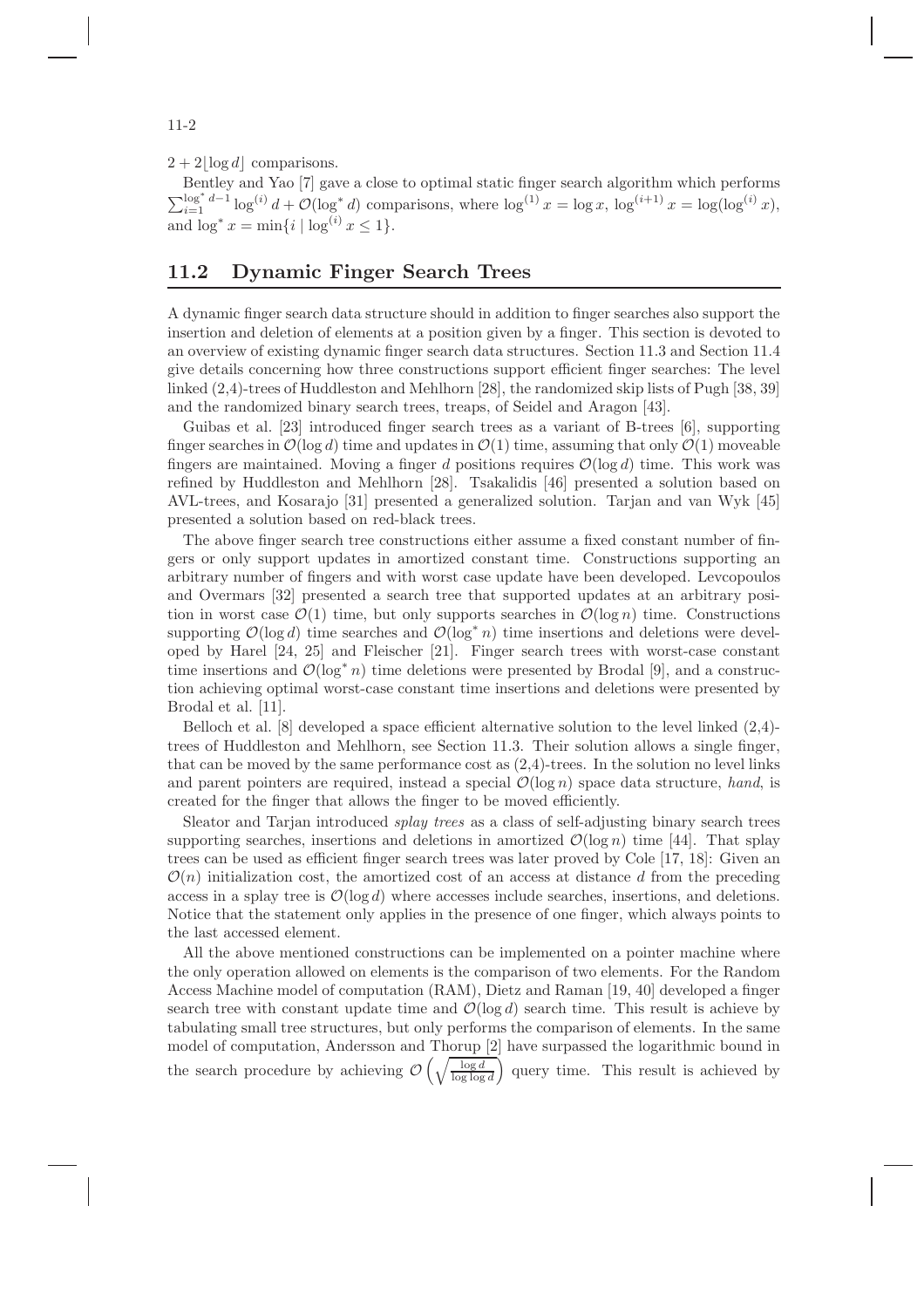#### Finger Search Trees 11-3

considering elements as bit-patterns/machine words and applying techniques developed for the RAM to surpass lower bounds for comparison based data structures. A survey on RAM dictionaries can be found in [3].

## 11.3 Level Linked (2,4)-Trees

In this section we discuss how  $(2,4)$ -trees can support efficient finger searches by the introduction of *level links*. The ideas discussed in this section also applies to the more general class of height-balanced trees denoted  $(a, b)$ -trees, for  $b \geq 2a$ . A general discussion of height balanced search trees can be found in  $[4]$ . A throughout treatment of level linked  $(a, b)$ -trees can be found in the work of Huddleston and Mehlhorn [28, 34].

A (2,4)-tree is a height-balanced search tree where all leaves have the same depth and all internal nodes have degree two, three or four. Elements are stored at the leaves, and internal nodes only store search keys to guide searches. Since each internal node has degree at least two, it follows that a  $(2,4)$ -tree has height  $\mathcal{O}(\log n)$  and supports searches in  $\mathcal{O}(\log n)$  time.

An important property of  $(2,4)$ -trees is that insertions and deletions given by a finger take amortized  $\mathcal{O}(1)$  time (this property is not shared by  $(2, 3)$ -trees, where there exist sequences of n insertions and deletions requiring  $\Theta(n \log n)$  time). Furthermore a (2,4)-tree with n leaves can be split into two trees of size  $n_1$  and  $n_2$  in amortized  $\mathcal{O}(\log \min(n_1, n_2))$ time. Similarly two  $(2,4)$ -trees of size  $n_1$  and  $n_2$  can be joined (concatenated) in amortized  $\mathcal{O}(\log \min(n_1, n_2))$  time.

To support finger searches (2,4)-trees are augmented with level links, such that all nodes with equal depth are linked together in a double linked list. Figure 11.2 shows a  $(2.4)$ -tree augmented with level links. Note that all edges represent bidirected links. The additional level links are straightforward to maintain during insertions, deletions, splits and joins of  $(2.4)$ -trees.

To perform a finger search from x to y we first check whether y is to the left or right of x. Assume without loss of generality that  $y$  is to the right of  $x$ . We then traverse the path from x towards the root while examining the nodes  $v$  on the path and their right neighbors until it has been established that  $y$  is contained within the subtree rooted at  $v$  or  $v$ 's right neighbor. The upwards search is then terminated and at most two downwards searches for y is started at respectively v and/or v's right neighbor. In Figure 11.2 the pointers followed during a finger search from J to T are depicted by thick lines.



FIGURE 11.2: Level linked (2,4)-trees.

The  $\mathcal{O}(\log d)$  search time follows from the observation that if we advance the upwards search to the parent of node  $v$  then  $y$  is to the right of the leftmost subtree of  $v's$  right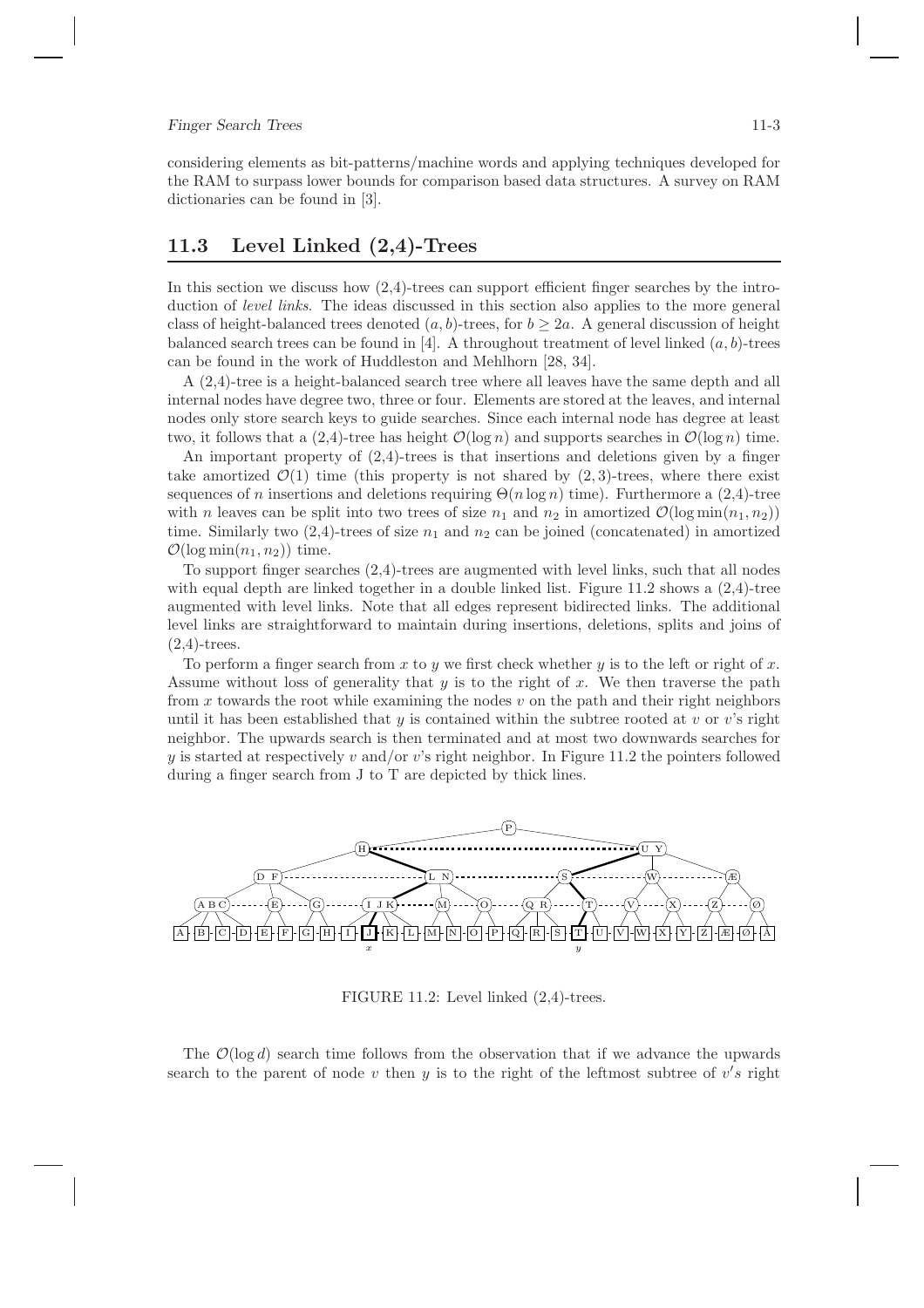neighbor, i.e.  $d$  is at least exponential in the height reached so far. In Figure 11.2 we advance from the internal node labeled "L N" to the node labeled "H" because from "S" we know that  $y$  is to the right of the subtree roorted at the node "Q R".

The construction for level linked  $(2,4)$ -trees generalizes directly to level linked  $(a, b)$ -trees that can be used in external memory. By choosing  $a = 2b$  and b such that an internal node fits in a block in external memory, we achieve external memory finger search trees supporting insetions and deletions in  $\mathcal{O}(1)$  memory transfers, and finger searches with  $\mathcal{O}(\log_b n)$  memory transfers.

#### 11.4 Randomized Finger Search Trees

Two randomized alternatives to deterministic search trees are the randomized binary search trees, treaps, of Seidel and Aragon [43] and the skip lists of Pugh [38, 39]. Both treaps and skip lists are elegant data structures, where the randomization facilitates simple and efficient update operations.

In this section we describe how both treaps and skip lists can be used as efficient finger search trees without altering the data structures. Both data structures support finger searches in expected  $\mathcal{O}(\log d)$  time, where the expectations are taken over the random choices made by the algorithm during the construction of the data structure. For a general introduction to randomized dictionary data structures see [42].

#### 11.4.1 Treaps

A treap is a rooted binary tree where each node stores an element and where each element has an associated random priority. A treap satisfies that the elements are sorted with respect to an inorder traversal of tree, and that the priorities of the elements satisfy heap order, i.e. the priority stored at a node is always smaller than or equal to the priority stored at the parent node. Provided that the priorities are distinct, the shape of a treap is uniquely determined by its set of elements and the associated priorities. Figure 11.3 shows a treap storing the elements A,B,. . .,T and with random integer priorities between one and hundred.

The most prominet properties of treaps are that they have expected  $\mathcal{O}(\log n)$  height, implying that they provide searches in expected  $\mathcal{O}(\log n)$  time. Insertions and deletions of elements can be performed in expected at most two rotations and expected  $\mathcal{O}(1)$  time, provided that the position of insertion or deletion is known, i.e. insertions and deletions given by a finger take expected  $\mathcal{O}(1)$  time [43].

The essential property of treaps enabling expected  $\mathcal{O}(\log d)$  finger searches is that for two elements x and y whose ranks differ by  $d$  in the set stored, the expected length of the path between x and y in the treap is  $\mathcal{O}(\log d)$ . To perform a finger search for y starting with a finger at x, we ideally start at x and traverse the ancestor path of x until we reach the least common ancestor of x and y,  $LCA(x, y)$ , and start a downward tree search for y. If we can decide if a node is  $LCA(x, y)$ , this will traverse exactly the path from x to y. Unfortuanely, it is nontrivial to decide if a node is  $LCA(x, y)$ . In [43] it is assumed that a treap is extended with addtional pointers to facilitate finger searches in expected  $\mathcal{O}(\log d)$ time. Below an alternative solution is described not requiring any additional pointers than the standard left, right and parent pointers.

Assume without loss of generality that we have a finger at  $x$  and have to perform a finger search for  $y > x$  present in the tree. We start at x and start traversing the ancestor path of x. During this traversal we keep a pointer  $\ell$  to the last visited node that can potentially be  $LCA(x, y)$ . Whenever we visit a node v on the path from x to the root there are three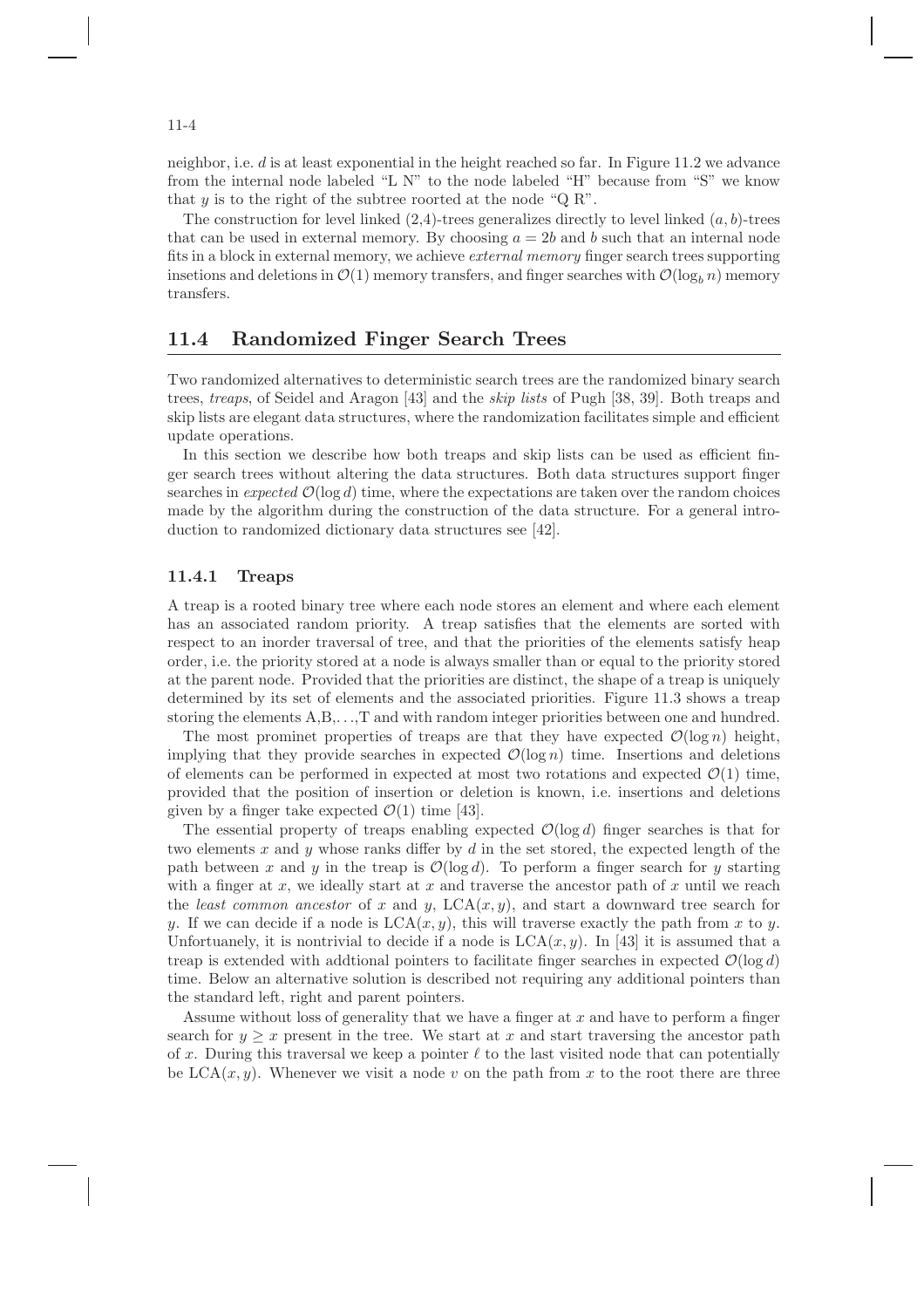

FIGURE 11.3: Performing finger searches on treaps.

cases:

- (1)  $v \leq x$ , then x is in the right subtree of v and cannot be LCA $(x, y)$ ; we advance to the parent of  $v$ .
- (2)  $x < v \leq y$ , then x is in the left subtree of v and  $LCA(x, y)$  is either v or an ancestor of v; we reset  $\ell = v$  and advance to the parent of v.
- (3)  $x < y < v$ , then LCA(x, y) is in the left subtree of v and equals  $\ell$ .

Unfortunately, after  $LCA(x, y)$  has been visited case (1) can happen  $\omega(\log d)$  times before the search is terminated at the root or by case (3). Seidel and Aragon [43] denote these extra nodes visited above  $LCA(x, y)$  the excess path of the search, and circumvent this problem by extending treaps with special pointers for this.

To avoid visiting long excess paths we extend the above upward search with a concurrent downward search for y in the subtree rooted at the current candidate  $\ell$  for  $\text{LCA}(x, y)$ . In case (1) we always advance the tree search for  $y$  one level down, in case (2) we restart the search at the new  $\ell$ , and in (3) we finalize the search. The concurrent search for y guarantees that the distance between  $LCA(x, y)$  and y in the tree is also an upper bound on the nodes visited on the excess path, i.e. we visit at most twice the number of nodes as is on the path between x and y, which is expected  $\mathcal{O}(\log d)$ . It follows that treaps support finger searches in  $\mathcal{O}(\log d)$  time. In Figure 11.3 is shown the search for  $x = I$ ,  $y = P$ , LCA $(x, y) = K$ , the path from  $x$  to  $y$  is drawn with thick lines, and the excess path is drawn with dashed lines.

#### 11.4.2 Skip Lists

A skip list is a randomized dictionary data structrure, which can be considered to consist of expected  $\mathcal{O}(\log n)$  levels. The lowest level being a single linked list containing the elements in sorted order, and each succeeding level is a random sample of the elements of the previous level, where each element is included in the next level with a fixed probability, e.g. 1/2. The pointer representation of a skip is illustrated in Figure 11.4.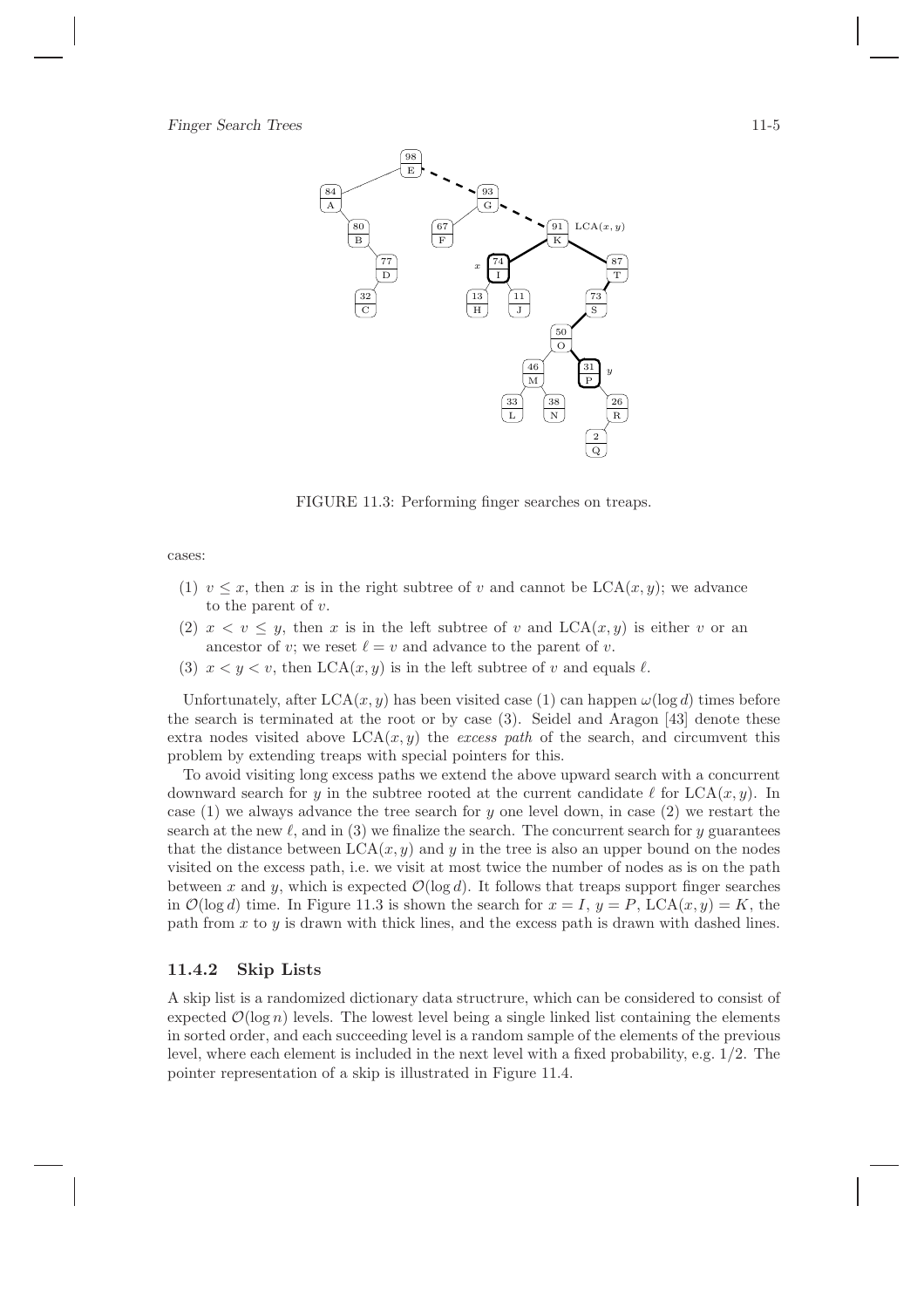

FIGURE 11.4: Performing finger searches on skip list.

The most prominant properties of skip lists are that they require expected linear space, consist of expected  $\mathcal{O}(\log n)$  levels, support searches in expected  $\mathcal{O}(\log n)$  time, and support insertions and deletions at a given position in expected  $\mathcal{O}(1)$  time [38, 39].

Pugh in [38] elaborates on the various properties and extensions of skip lists, including pseudo-code for how skip lists support finger searches in expected  $\mathcal{O}(\log d)$  time. To facilitate backward finger searches, a finger to a node v is stored as an expected  $\mathcal{O}(\log n)$  space finger data structure that for each level i stores a pointer to the node to the left of v where the level i pointer either points to v or a node to the right of v. Moving a finger requires this list of pointers to be updated correspondingly.

A backward finger search is performed by first identifying the lowest node in the finger data structure that is to the left of the search key y, where the nodes in the finger data stucture are considered in order of increasing levels. Thereafter the search proceeds downward from the identified node as in a standard skip list search.

Figure 11.4 shows the situation where we have a finger to H, represented by the thick (solid or dashed) lines, and perform a finger search for the element D to the left of H. Dashed (thick and thin) lines are the pointers followed during the finger search. The numbering indicate the other in which the pointers are traversed.

If the level links of a skip list are maintained as double-linked lists, then finger searches can be performed in expected  $\mathcal{O}(\log d)$  time by traversing the existing links, without having a separate  $\mathcal{O}(\log n)$  space finger data structure

#### 11.5 Applications

Finger search trees have, e.g., been used in algorithms within computational geometry  $[5, 10, 22, 26, 30, 45]$  and string algorithms  $[12, 13]$ . In the rest of this chapter we give examples of the efficiency that can be obtained by applying finger search trees. These examples typically allow one to save a factor of  $\mathcal{O}(\log n)$  in the running time of algorithms compared to using standard balanced search trees supporting  $\mathcal{O}(\log n)$  time searches.

#### 11.5.1 Optimal Merging and Set Operations

Consider the problem of merging two sorted sequences  $X$  and  $Y$  of length respectively  $n$ and m, where  $n \leq m$ , into one sorted sequence of length  $n + m$ . The canonical solution is to repeatedly insert each  $x \in X$  in Y. This requires that Y is searchable and that there can be inserted new elements, i.e. a suitable representation of  $Y$  is a balanced search tree. This immediately implies an  $\mathcal{O}(n \log m)$  time bound for merging. In the following we discuss how finger search trees allow this bound to be improved to  $\mathcal{O}(n \log \frac{m}{n})$ .

Hwang and Lin [29] presented an algorithm for merging two sorted sequence using optimal  $O(n \log \frac{m}{n})$  comparisons, but did not discuss how to represent the sets. Brown and Tarjan [14] described how to achieve the same bound for merging two AVL trees [1]. Brown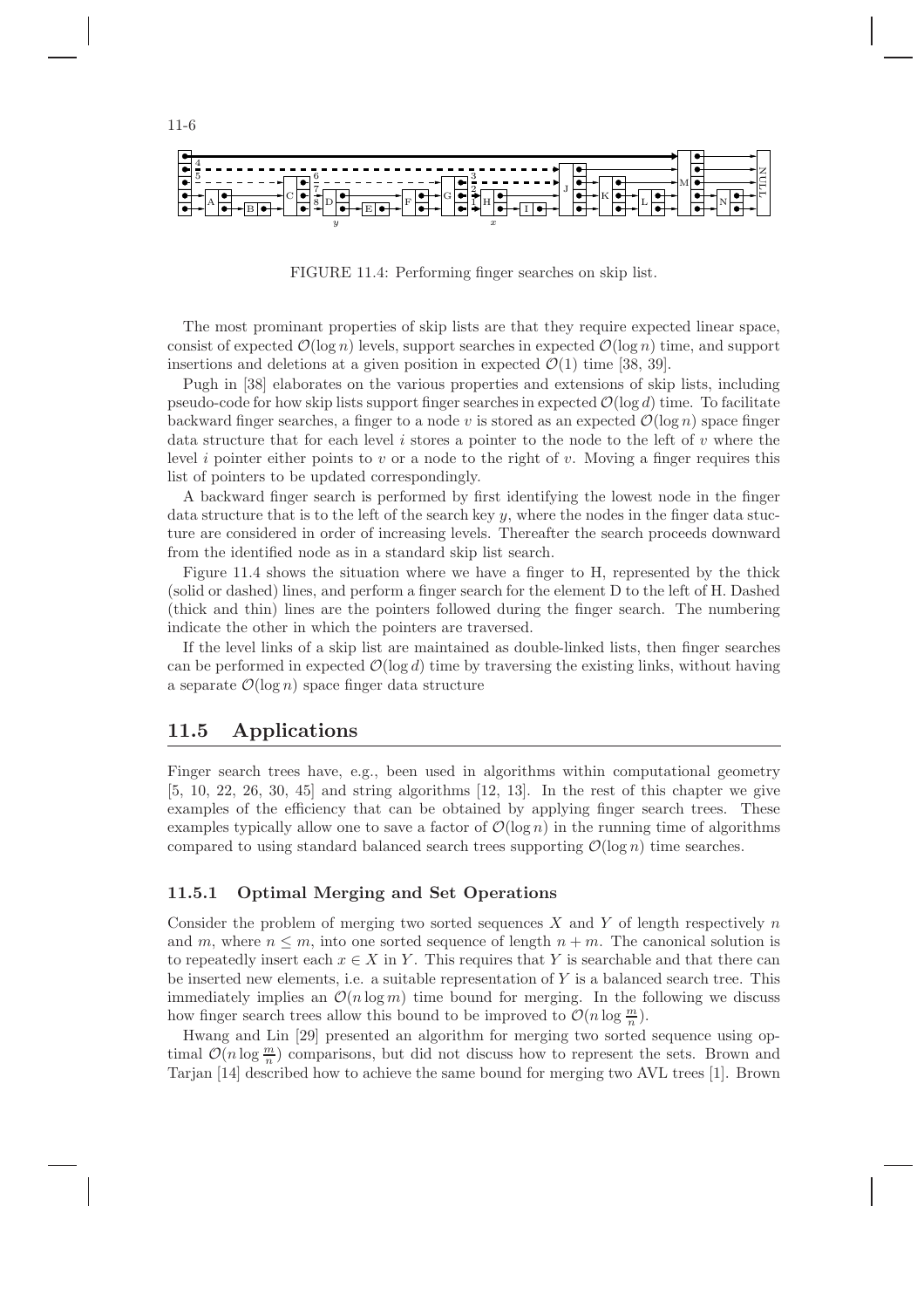#### Finger Search Trees 11-7

and Tajan subsequently introduced level linked (2,3)-trees and described how to achieve the same merging bound for level linked (2,3)-trees [15].

Optimal merging of two sets also follows as an application of finger search trees [28]. Assume that the two sequences are represented as finger search trees, and that we repeatedly insert the  $n$  elements from the shorter sequence into the larger sequence using a finger that moves monotonically from left to right. If the *i*th insertion advances the finger  $d_i$ positions, we have that the total work of performing the n finger searches and insertions is  $\mathcal{O}(\sum_{i=1}^n \log d_i)$ , where  $\sum_{i=1}^n d_i \leq m$ . By convexity of the logarithm the total work becomes bounded by  $\mathcal{O}(n \log \frac{m}{n})$ .

Since sets can be represented as sorted sequences, the above merging algorithm gives immediately raise to optimal, i.e.  $\mathcal{O}\left(\log\binom{n+m}{n}\right) = \mathcal{O}(n \log \frac{m}{n})$  time, algorithms for set union, intersection, and difference operations [28]. For a survey of data structures for set representations see [41].

#### 11.5.2 Arbitrary Merging Order

A classical  $\mathcal{O}(n \log n)$  time sorting algorithm is binary merge sort. The algorithm can be viewed as the merging process described by a balanced binary tree: Each leaf corresponds to an input element and each internal node corresponds to the merging of the two sorted sequences containing respectively the elements in the left and right subtree of the node. If the tree is balanced then each element participates in  $\mathcal{O}(\log n)$  merging steps, i.e. the  $\mathcal{O}(n \log n)$  sorting time follows.

Many divide-and-conquer algorithms proceed as binary merge sort, in the sense that the work performed by the algorithm can be characterized by a treewise merging process. For some of these algorithms the tree determining the merges is unfortunately fixed by the input instance, and the running time using linear merges becomes  $\mathcal{O}(n \cdot h)$ , where h is the height of the tree. In the following we discuss how finger search trees allow us to achieve  $\mathcal{O}(n \log n)$ for unbalanced merging orders too.

Consider an arbitrary binary tree  $T$  with n leaves, where each leaf stores an element. We allow  $\mathcal T$  to be arbitrarily unbalanced and that elements are allowed to appear at the leaves in any arbitray order. Associate to each node v of T the set  $\mathcal{S}_v$  of elements stored at the leaves of the subtree rooted at v. If we for each node v of  $\mathcal T$  compute  $\mathcal S_v$  by merging the two sets of the children of  $v$  using finger search trees, cf. Section 11.5.1, then the total time to compute all the sets  $S_v$  is  $\mathcal{O}(n \log n)$ .

The proof of the total  $\mathcal{O}(n \log n)$  bound is by structural induction where we show that in a tree of size n, the total merging cost is  $\mathcal{O}(\log(n!)) = \mathcal{O}(n \log n)$ . Recall that two sets of size  $n_1$  and  $n_2$  can be merged in  $\mathcal{O}\left(\log\binom{n_1+n_2}{n_1}\right)$  time. By induction we get that the total merging in a subtree with a root with two children of size respectively  $n_1$  and  $n_2$  becomes:

$$
log(n_1!) + log(n_2!) + log\binom{n_1 + n_2}{n_1}
$$
  
= log(n\_1!) + log(n\_2!) + log((n\_1 + n\_2)!) - log(n\_1!) - log(n\_2!)  
= log((n\_1 + n\_2)!).

The above approach of arbitray merging order was applied in [12, 13] to achieve  $\mathcal{O}(n \log n)$ time algorithms for finding repeats with gaps and quasiperiodicities in strings. In both these algorithms  $\mathcal T$  is determined by the suffix-tree of the input string, and the  $S_n$  sets denote the set of occurrences (positions) of the substring corresponding to the path label of  $v$ .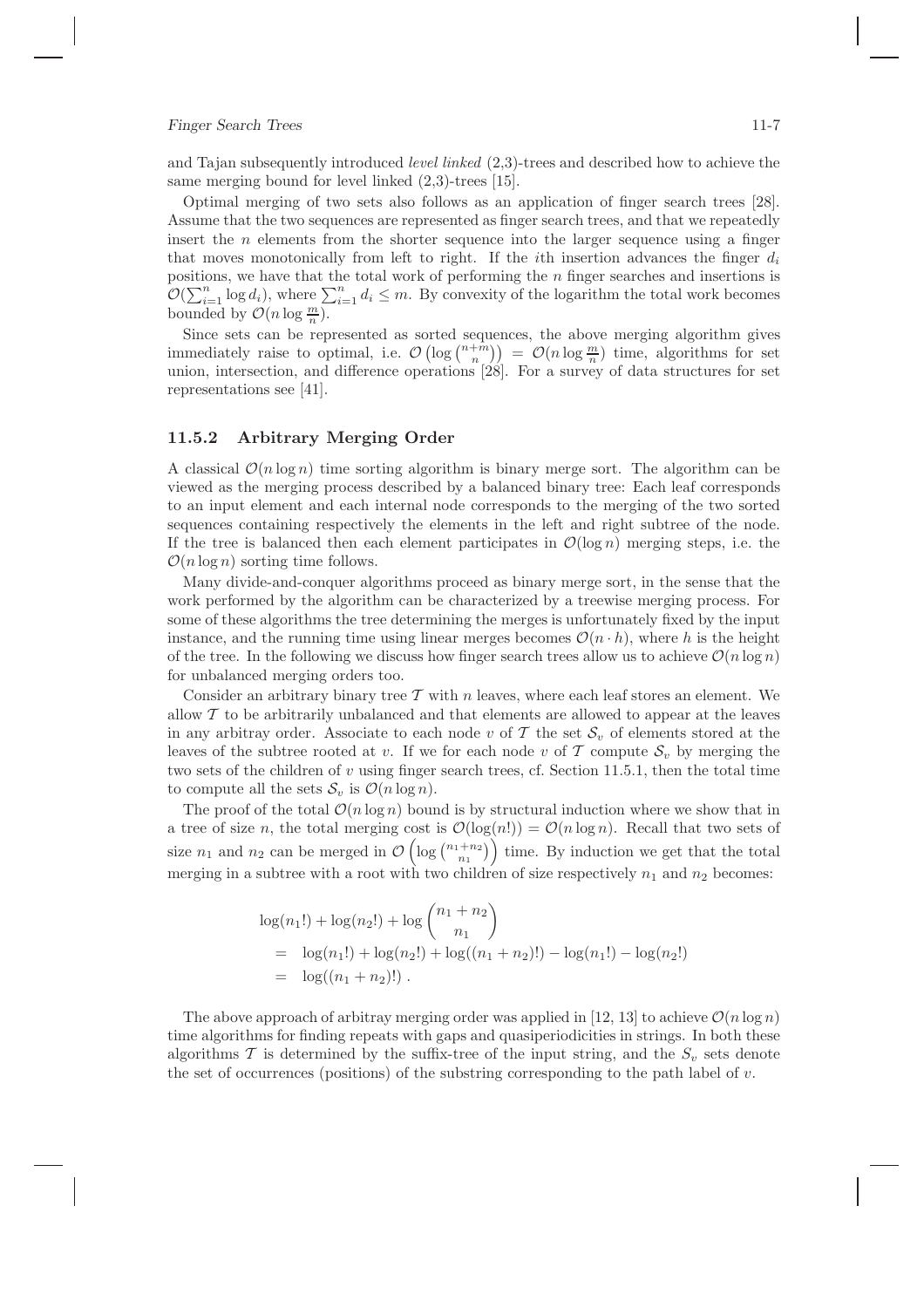#### 11.5.3 List Splitting

Hoffmann et al. [27] considered how finger search trees can be used for solving the following list splitting problem, that e.g. also is applied in [10, 30]. Assume we initially have a sorted list of  $n$  elements that is repeatedly split into two sequences until we end up with  $n$  sequences each containing one element. If the splitting of a list of length  $k$  into two lists of length  $k_1$ and  $k_2$  is performed by performing a simultaneous finger search from each end of the list, followed by a split, the searching and splitting can be performed in  $\mathcal{O}(\log \min(k_1, k_2))$  time. Here we assume that the splitting order is unknown in advance.

By assigning a list of k elements a potential of  $k - \log k \geq 0$ , the splitting into two lists of size  $k_1$  and  $k_2$  releases the following amount of potential:

$$
(k - \log k) - (k_1 - \log k_1) - (k_2 - \log k_2)
$$
  
= -\log k + \log \min(k\_1, k\_2) + \log \max(k\_1, k\_2)  

$$
\geq -1 + \log \min(k_1, k_2),
$$

since  $\max(k_1, k_2) \geq k/2$ . The released potential allows each list splitting to be performed in amortized  $\mathcal{O}(1)$  time. The initial list is charged  $n - \log n$  potential. We conclude that starting with a list of n elements, followed by a sequence of at most  $n-1$  splits requires total  $\mathcal{O}(n)$  time.

#### 11.5.4 Adaptive Merging and Sorting

The area of *adaptive sorting* addresses the problem of developing sorting algorithms which perform  $o(n \log n)$  comparisons for inputs with a limited amount of disorder for various definitions of measures of disorder, e.g. the measure Inv counts the number of pairwise insertions in the input. For a survey of adaptive sorting algorithms see [20].

An adaptive sorting algorithm that is optimal with respect to the disorder measure Inv has running time  $\mathcal{O}(n \log \frac{N}{n})$ . A simple adaptive sorting algorithm optimal with respect to INV is the *insertion sort* algorithm, where we insert the elements of the input sequence from left to right into a finger search tree. Insertions always start at a finger on the last element inserted. Details on applying finger search trees in insertion sort can be found in [15, 33, 34].

Another adaptive sorting algorithm based on applying finger search trees is obtained by replacing the linear merging in binary merge sort by an adaptive merging algorithm [16, 35, 37, 36]. The classical binary merge sort algorithm always performs  $\Omega(n \log n)$  comparisons, since in each merging step where two lists each of size  $k$  is merged the number of comparisons performed is between k and  $2k-1$ .



FIGURE 11.5: Adaptive merging.

The idea of the adaptive merging algorithm is to identify consecutive blocks from the input sequences which are also consecutive in the output sequence, as illustrated in Figure 11.5.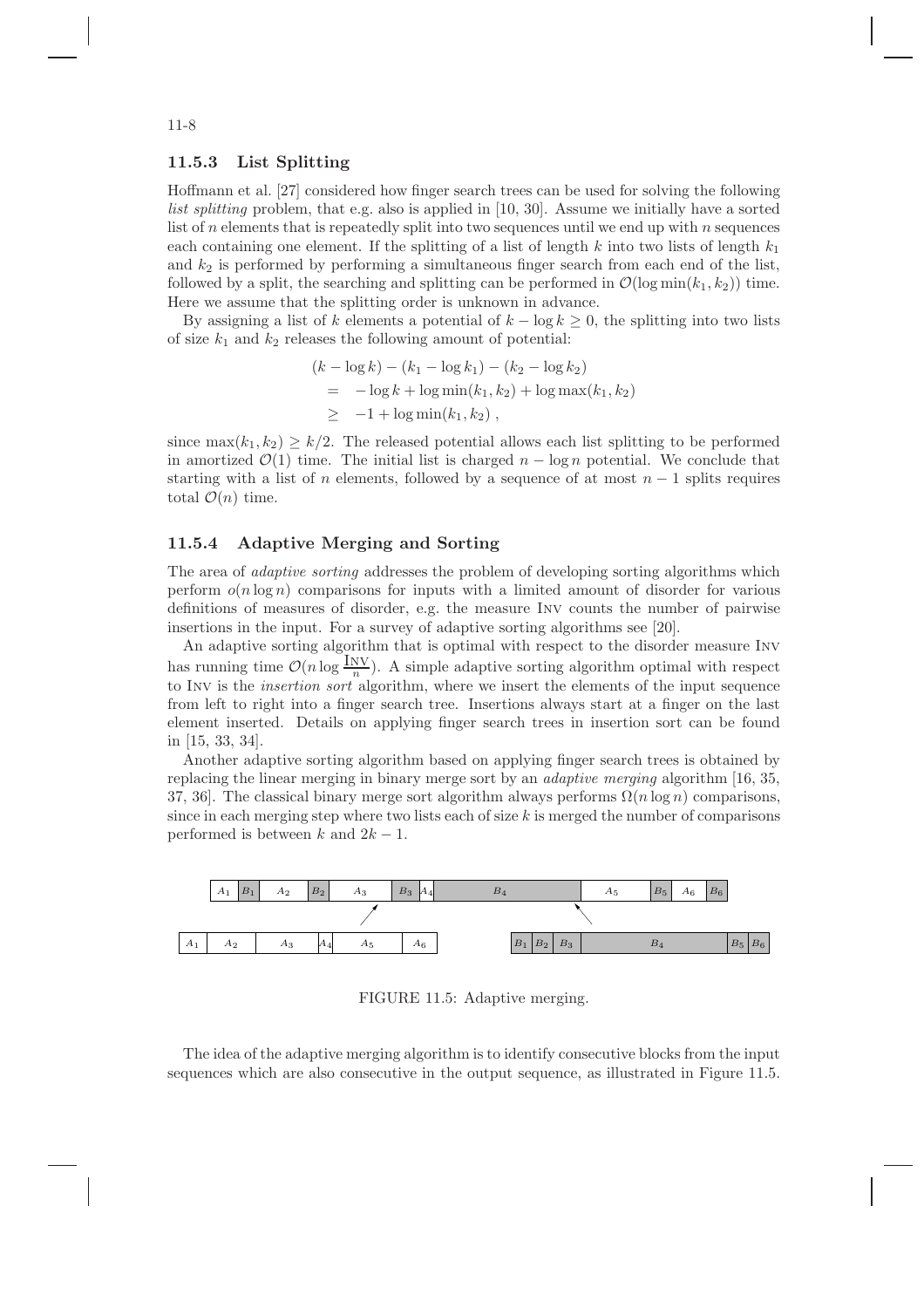#### Finger Search Trees 11-9

This is done by repeatedly performing a finger search for the smallest element of the two input sequences in the other sequence and deleting the identified block in the other sequence by a split operation. If the blocks in the output sequence are denoted  $Z_1, \ldots, Z_k$ , it follows from the time bounds of finger search trees that the total time for this adaptive merging operation becomes  $\mathcal{O}(\sum_{i=1}^k \log |Z_i|)$ . From this merging bound it can be argued that merge sort with adaptive merging is adaptive with respect to the disorder measure Inv (and several other disorder measures). See [16, 35, 36] for further details.

## Acknowledgment

This work was supported by the Carlsberg Foundation (contract number ANS-0257/20), BRICS (Basic Research in Computer Science, www.brics.dk, funded by the Danish National Research Foundation), and the Future and Emerging Technologies programme of the EU under contract number IST-1999-14186 (ALCOM-FT).

#### References

- [1] G. M. Adel'son-Vel'skii and Y. M. Landis. An algorithm for the organization of information. Doklady Akademii Nauk SSSR, 146:263–266, 1962. English translation in Soviet Math. Dokl., 3:1259–1262.
- [2] A. Anderson and M. Thorup. Tight(er) worst case bounds on dynamic searching and priority queues. In Proc. 32nd Annual ACM Symposium On Theory of Computing, pages 335–342, 2000.
- [3] A. Andersson. Searching and priority queues in  $o(\log n)$  time. In D. P. Mehta and S. Sahni, editors, Handbook on Data Structures and Applications. CRC Press, 2004.
- [4] A. Andersson, R. Fagerberg, and K. S. Larsen. Balanced binary search trees. In D. P. Mehta and S. Sahni, editors, Handbook on Data Structures and Applications. CRC Press, 2004.
- [5] M. Atallah, M. Goodrich, and K.Ramaiyer. Biased finger trees and three-dimensional layers of maxima. In Proc. 10th ACM Symposium on Computational Geometry, pages 150–159, 1994.
- [6] R. Bayer and E. McCreight. Organization and maintenance of large ordered indexes. Acta Informatica, 1:173–189, 1972.
- [7] J. L. Bentley and A. C.-C. Yao. An almost optimal algorithm for unbounded searching. Information Processing Letters, 5(3):82–87, 1976.
- [8] G. E. Blelloch, B. M. Maggs, and S. L. M. Woo. Space-efficient finger search on degree-balanced search trees. In Proceedings of the fourteenth annual ACM-SIAM symposium on Discrete algorithms, pages 374–383. Society for Industrial and Applied Mathematics, 2003.
- [9] G. S. Brodal. Finger search trees with constant insertion time. In Proc. 9th Annual ACM-SIAM Symposium on Discrete Algorithms, pages 540–549, 1998.
- [10] G. S. Brodal and R. Jacob. Dynamic planar convex hull. In Proc. 43rd Annual Symposium on Foundations of Computer Science, pages 617–626, 2002.
- [11] G. S. Brodal, G. Lagogiannis, C. Makris, A. Tsakalidis, and K. Tsichlas. Optimal finger search trees in the pointer machine. Journal of Computer and System Sciences, Special issue on STOC 2002, 67(2):381–418, 2003.
- [12] G. S. Brodal, R. B. Lyngsø, C. N. S. Pedersen, and J. Stoye. Finding maximal pairs with bounded gap. Journal of Discrete Algorithms, Special Issue of Matching Patterns, 1(1):77–104, 2000.
- [13] G. S. Brodal and C. N. S. Pedersen. Finding maximal quasiperiodicities in strings. In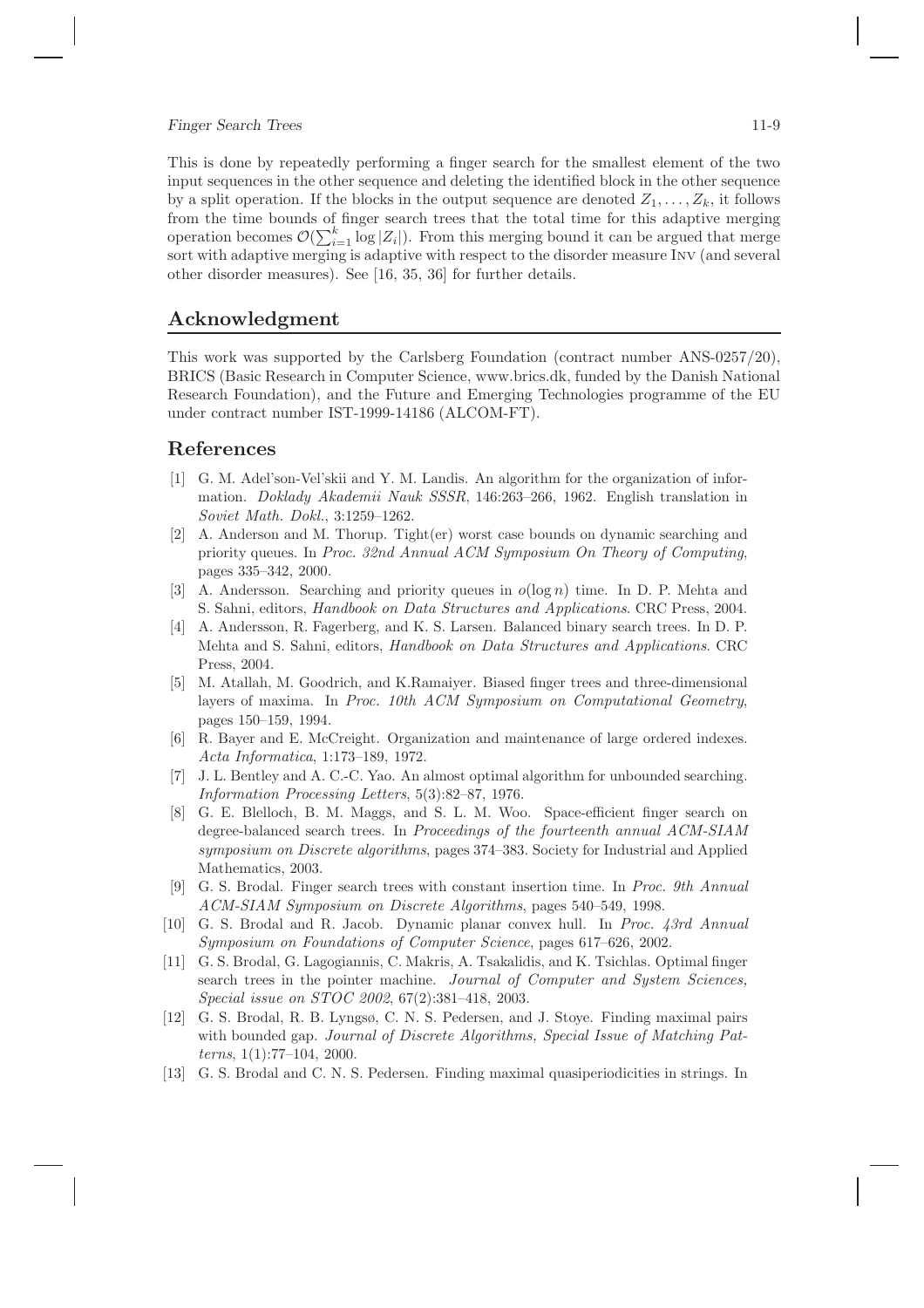Proc. 11th Annual Symposium on Combinatorial Pattern Matching, volume 1848 of Lecture Notes in Computer Science, pages 397–411. Springer Verlag, 2000.

- [14] M. R. Brown and R. E. Tarjan. A fast merging algorithm. *Journal of the ACM*, 26(2):211–226, 1979.
- [15] M. R. Brown and R. E. Tarjan. Design and analysis of a data structure for representing sorted lists. SIAM Journal of Computing, 9:594–614, 1980.
- [16] S. Carlsson, C. Levcopoulos, and O. Petersson. Sublinear merging and natural mergesort. Algorithmica, 9(6):629–648, 1993.
- [17] R. Cole. On the dynamic finger conjecture for splay trees. part II: The proof. SIAM Journal of Computing, 30(1):44–85, 2000.
- [18] R. Cole, B. Mishra, J. Schmidt, and A. Siegel. On the dynamic finger conjecture for splay trees. part I: Splay sorting log n-block sequences. SIAM Journal of Computing, 30(1):1–43, 2000.
- [19] P. F. Dietz and R. Raman. A constant update time finger search tree. Information Processing Letters, 52:147–154, 1994.
- [20] V. Estivill-Castro and D. Wood. A survey of adaptive sorting algorithms. ACM Computing Surveys, 24:441–476, 1992.
- [21] R. Fleischer. A simple balanced search tree with  $O(1)$  worst-case update time. International Journal of Foundations of Computer Science, 7:137–149, 1996.
- [22] L. Guibas, J. Hershberger, D. Leven, M. Sharir, and R. Tarjan. Linear time algorithms for visibility and shortest path problems inside simple polygons. Algorithmica, 2:209– 233, 1987.
- [23] L. J. Guibas, E. M. McCreight, M. F. Plass, and J. R. Roberts. A new representation for linear lists. In Proc. 9th Ann. ACM Symp. on Theory of Computing, pages 49–60, 1977.
- [24] D. Harel. Fast updates of balanced search trees with a guaranteed time bound per update. Technical Report 154, University of California, Irvine, 1980.
- [25] D. Harel and G. S. Lueker. A data structure with movable fingers and deletions. Technical Report 145, University of California, Irvine, 1979.
- [26] J. Hershberger. Finding the visibility graph of a simple polygon in time proportional to its size. In Proc. 3rd ACM Symposium on Computational Geometry, pages 11–20, 1987.
- [27] K. Hoffmann, K. Mehlhorn, P. Rosenstiehl, and R. E. Tarjan. Sorting Jordan sequences in linear time using level/linked search trees. Information and Control, 68(1-3):170– 184, 1986.
- [28] S. Huddleston and K. Mehlhorn. A new data structure for representing sorted lists. Acta Informatica, 17:157–184, 1982.
- [29] F. K. Hwang and S. Lin. A simple algorithm for merging two disjoint linearly ordered sets. SIAM Journal of Computing, 1(1):31–39, 1972.
- [30] R. Jacob. Dynamic Planar Convex Hull. PhD thesis, University of Aarhus, Denmark, 2002.
- [31] S. R. Kosaraju. Localized search in sorted lists. In Proc. 13th Ann. ACM Symp. on Theory of Computing, pages 62–69, 1981.
- [32] C. Levcopoulos and M. H. Overmars. A balanced search tree with  $O(1)$  worst-case update time. Acta Informatica, 26:269–277, 1988.
- [33] H. Mannila. Measures of presortedness and optimal sorting algorithms. IEEE Transactions on Computers, C-34:318–325, 1985.
- [34] K. Mehlhorn. Data Structures and Algorithms 1: Sorting and Searching. Springer Verlag, 1984.
- [35] A. Moffat. Adaptive merging and a naturally natural merge sort. In *Proceedings of*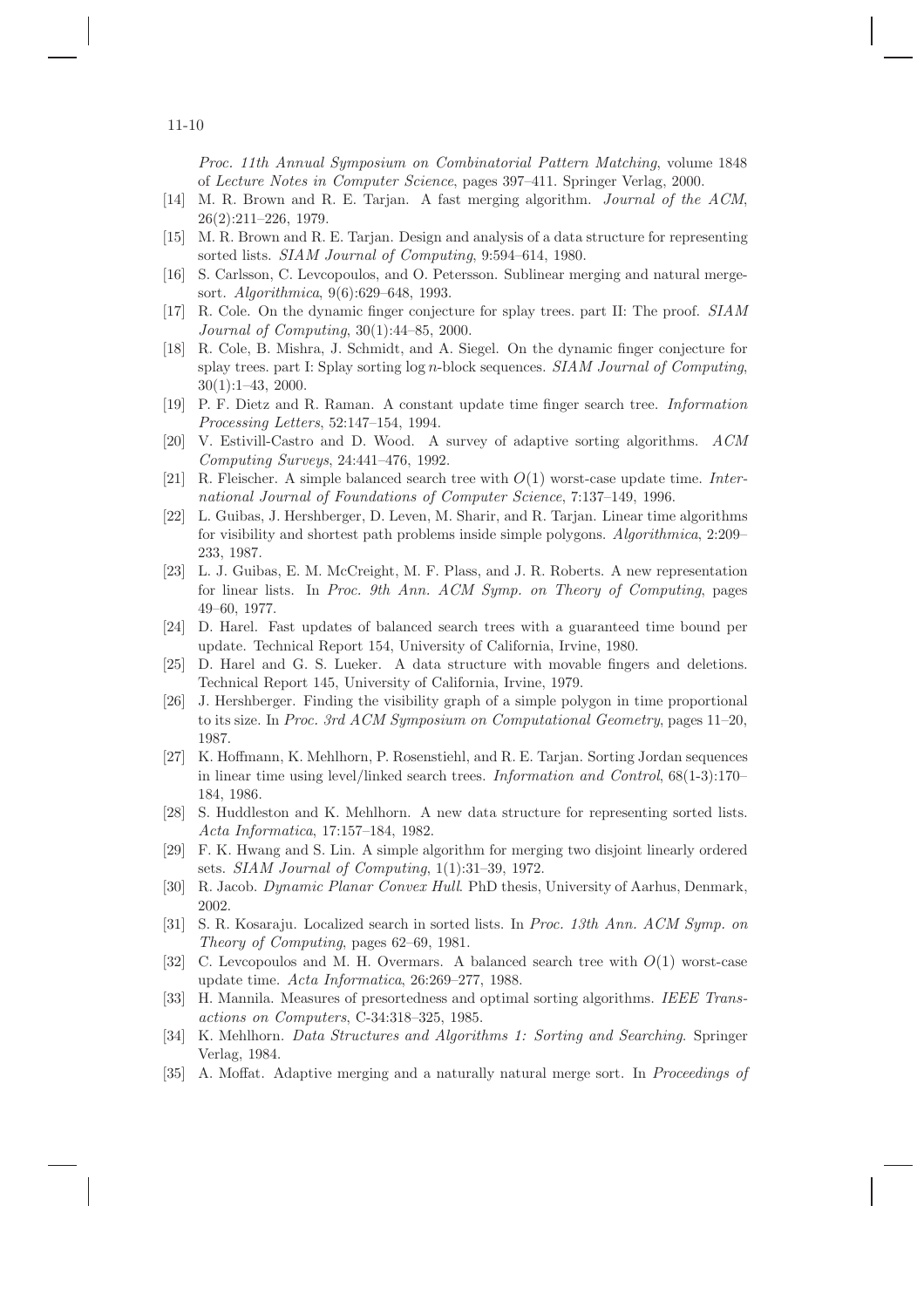the 14th Australian Computer Science Conference, pages 08.1–08.8, 1991.

- [36] A. Moffat, O. Petersson, and N. Wormald. Further analysis of an adaptive sorting algorithm. In Proceedings of the 15th Australian Computer Science Conference, pages 603–613, 1992.
- [37] A. Moffat, O. Petersson, and N. C. Wormald. Sorting and/by merging finger trees. In Algorithms and Computation: Third International Symposium, ISAAC '92, volume 650 of Lecture Notes in Computer Science, pages 499–508. Springer Verlag, 1992.
- [38] W. Pugh. A skip list cookbook. Technical Report CS-TR-2286.1, Dept. of Computer Science, University of Maryland, College Park, 1989.
- [39] W. Pugh. Skip lists: A probabilistic alternative to balanced trees. Communications of the ACM, 33(6):668–676, 1990.
- [40] R. Raman. Eliminating Amortization: On Data Structures with Guaranteed Response Time. PhD thesis, University of Rochester, New York, 1992. Computer Science Dept., U. Rochester, tech report TR-439.
- [41] R. Raman. Set representation. In D. P. Mehta and S. Sahni, editors, Handbook on Data Structures and Applications. CRC Press, 2004.
- [42] C. P. Rangan. Randomized dictionary structures. In D. P. Mehta and S. Sahni, editors, Handbook on Data Structures and Applications. CRC Press, 2004.
- [43] R. Seidel and C. R. Aragon. Randomized search trees. Algorithmica, 16(4/5):464–497, 1996.
- [44] D. D. Sleator and R. E. Tarjan. Self-adjusting binary search trees. Journal of the ACM, 32(3):652–686, 1985.
- [45] R. Tarjan and C. van Wyk. An  $o(n \log \log n)$  algorithm for triangulating a simple polygon. SIAM Journal of Computing, 17:143–178, 1988.
- [46] A. K. Tsakalidis. AVL-trees for localized search. Information and Control, 67(1- 3):173–194, 1985.